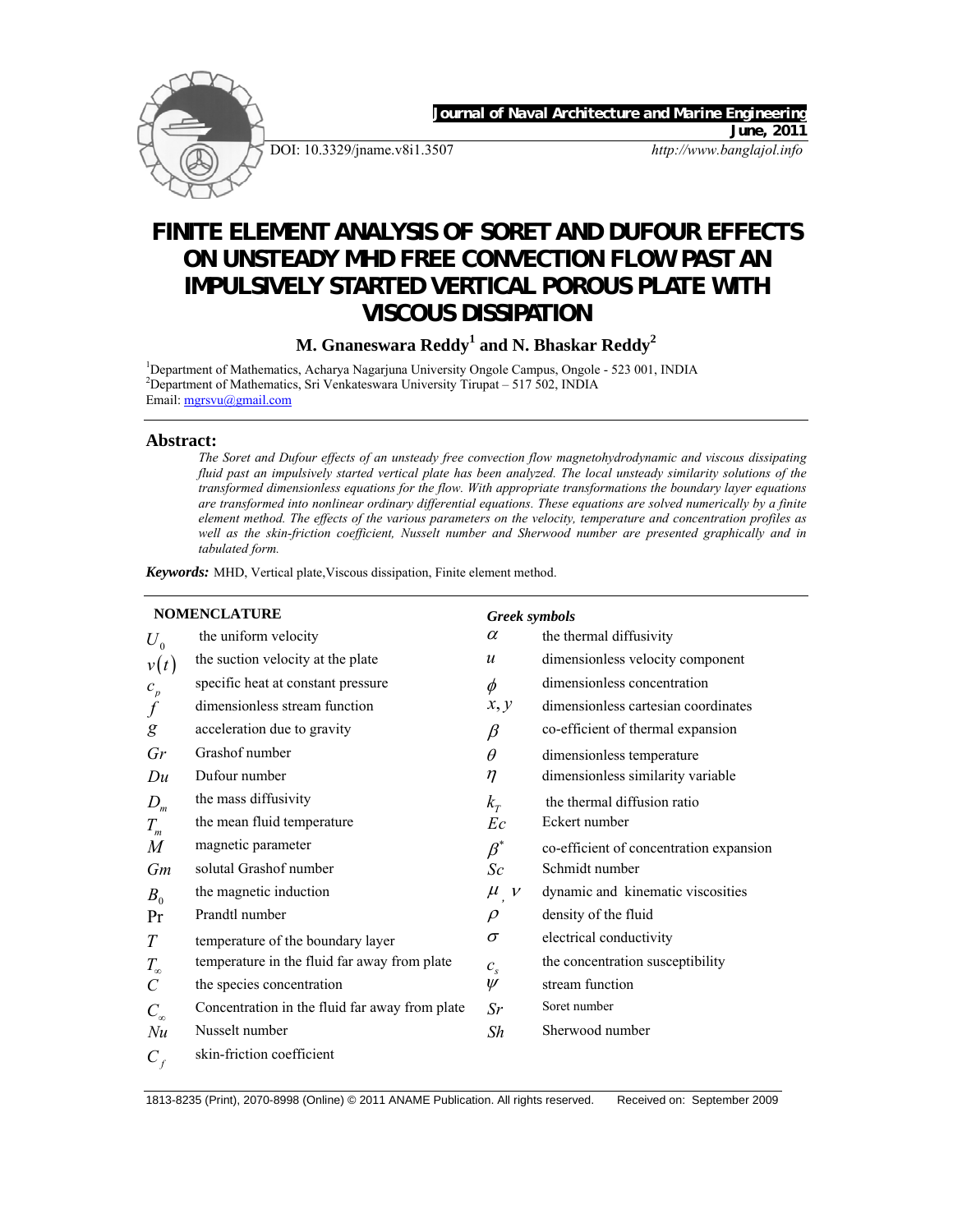# **1. Introduction**

Coupled heat and mass transfer finds applications in a variety of engineering applications, such as the migration of moisture through the air contained in fibrous insulation and grain storage installations, filtration, chemical catalytic reactors and processes, spreading of chemical pollutants in plants and diffusion of medicine in blood veins. Free convection flow of an incompressible viscous fluid past an infinite or semi-infinite vertical plate has been studied since long because of its technological importance. Callahan and Marner (1976) solved the problem of transient free convection with mass transfer on an isothermal vertical plate using an explicit finite difference scheme. Unsteady free convective flow on taking into account the mass transfer phenomenon past an infinite vertical porous plate with constant suction was studied by Soundalgekar and Wavre (1977). Soundalgekar (1979) studied the effects of mass transfer and free convection currents on the flow past an impulsively started vertical plate. In these studies the magnetohydrodynamic phenomena is ignored. However in metallurgical transport systems, by drawing plates in an electrically conducting fluid subjected to a transverse magnetic field, the rate of cooling can be controlled and the final desired characteristics can be further refined. Magnetohydrodynamic flows has applications in meteorology, solar physics, cosmic fluid dynamics, astrophysics, geophysics and in the motion of earthes core. Shanker and Kishan (1997) presented the effect of mass transfer on the MHD flow past an impulsively started infinite vertical plate. Elabashbeshy (1997) studied heat and mass transfer along a vertical plate in the presence of magnetic field.

In all these studies Soret / Dufour effects are assumed to be negligible. Such effects are significant when density differences exists in the flow regime. For example when species are introduced at a surafce in fluid domain, with different (lower) density than the surrounding fluid, both Soret and Dufour effects can be significant. Also, when heat and mass transfer occur simultaneously in a moving fluid, the relations between the fluxes and the driving potentials are of more intricate nature. It has been found that an energy flux can be generated not only by temperature gradients but by composition gradients as well. The energy flux caused by a composition gradient is called the Dufour or diffusion-thermo effect. On the other hand, mass fluxes can also be created by temperature gradients and this is the Soret or thermal-diffusion effect. The thermal-diffusion (Soret) effect, for instance, has been utilized for isotope separation, and in mixture between gases with very light molecular weight  $(H_2, He)$  and of medium molecular weight  $(N_2, \text{air})$ , the diffusion-thermo (Dufour) effect was found to be of a considerable magnitude such that it cannot be ignored (Eckert and Drake (1972)). In view of the importance of these above mentioned effects, Dursunkaya and Worek (1992) studied diffusion-thermo and thermal-diffusion effects in transient and steady natural convection from a vertical surface, whereas Kafoussias and Williams (1995) studied the same effects on mixed free-forced convective and mass transfer boundary layer flow with temperature dependent viscosity. Recently, Anghel et al. (2000) investigated the Dufour and Soret effects on free convection boundary layer over a vertical surface embedded in a porous medium. Very recently, Postelnicu (2004) studied numerically the influence of a magnetic field on heat and mass transfer by natural convection from vertical surfaces in porous media considering Soret and Dufour effects.

Unsteady free convection flows of dissipative fluids past an infinite plate have received a little attention because of non-linearity of the governing equations. Gebhart (1962) stated that "a significant viscous dissipation may occur in natural convection in various devices which are subject to large deceleration or which operate at high rotational speeds. Viscous dissipation effects may also be present in stronger gravitational fields and in processes wherein the scale of the process is very large, e.g., on larger planets, in large masses of gas in space, and in geological processes in fluids internal to viscous bodies". Gebhart and Mollendorf (1969) considered the effects of viscous dissipation for an external natural convection flow over a surface. Soundalgekar (1972) analyzed the effect of viscous dissipative heat on the two-dimensional unsteady, free convective flow past an infinite vertical porous plate when the temperature oscillates in time and there is constant suction at the plate.

However, the study of Soret and Dufour effects on unsteady MHD free convection flow of a dissipative fluid has received a little attention. Hence, the objective of the present paper is to analyze the Soret and Dufour effects on unsteady MHD free convection flow of a viscous incompressible fluid past an impulsively started vertical porous plate by taking viscous dissipation into account. The governing equations are transformed by using similarity transformation and the resultant dimensionless equations are solved by using the finite element method. The effects of various governing parameters on the velocity, temperature, concentration, skin-friction coefficient, Nusselt number and Sherwood number are shown in figures and tables and analyzed in detail.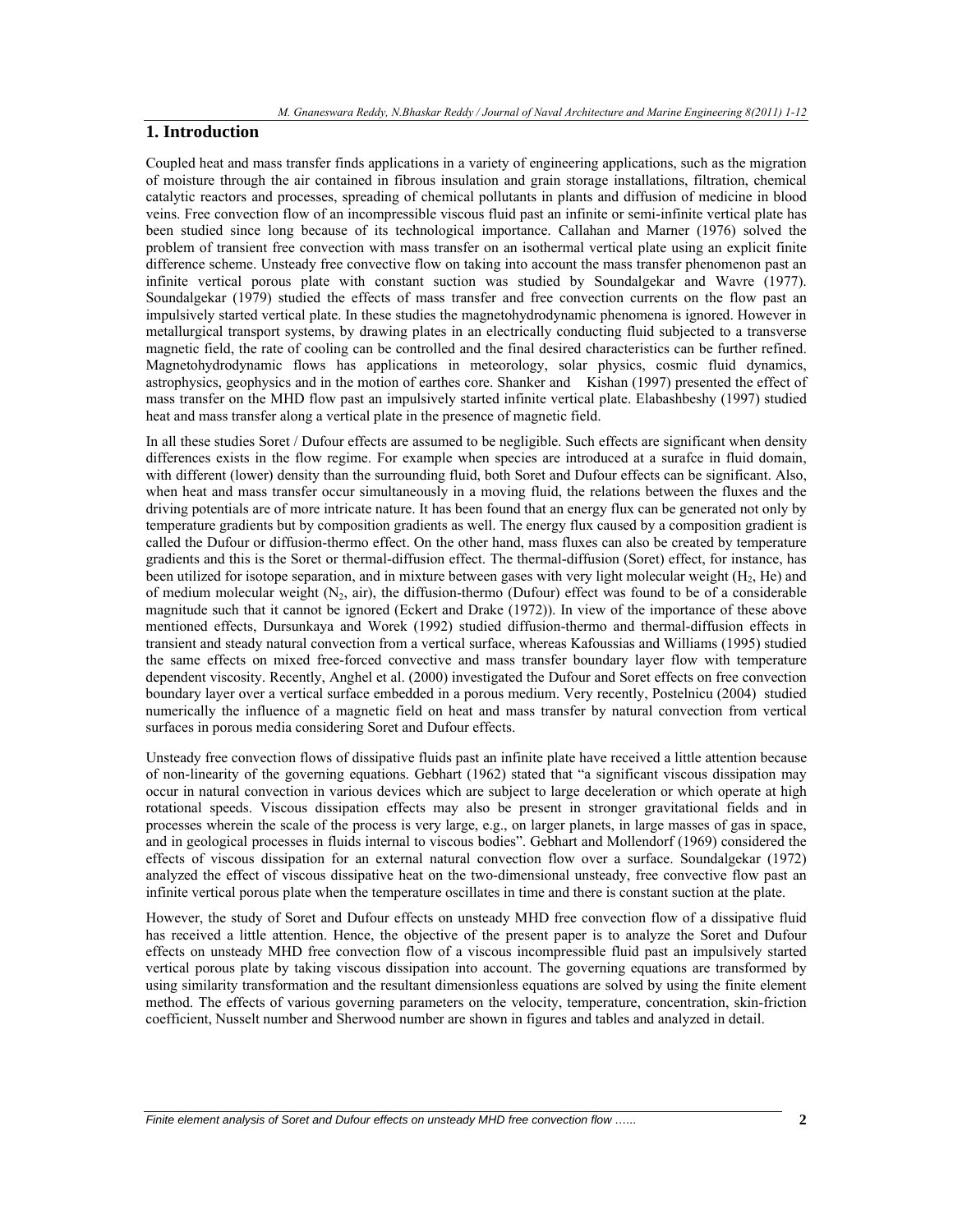## **2. Mathematical Analysis**

An unsteady two-dimensional free convection flow of a viscous incompressible electrically conducting and dissipating fluid along an impulsively started vertical porous plate is considered. The *x*- axis is taken along the plate in the upward direction and the *y*- axis is taken normal to the plate. Initially, the plate and the fluid are at the same temperature  $T_\infty$  and the concentration  $C_\infty$ . At time  $t>0$ , the plate starts moving impulsively in its own plane with a velocity  $U_0$  and the plate temperature and concentration are raised to *Tw* and  $C_w$  respectively and are maintained constantly thereafter. A uniform magnetic field is applied in the direction perpendicular to the plate. The fluid is assumed to be slightly conducting, and hence the magnetic Reynolds number is much less than unity and the induced magnetic field is negligible in comparison with the applied magnetic field. It is further assumed that there is no applied voltage, so that electric field is absent. It is assumed that all the fluid properties are constant except that of the influence of the density variation with temperature and concentration in the body force term (Boussinesq's approximation). Then, under the above assumptions, the governing boundary layer equations of the flow field are

Mass conservation

$$
\frac{\partial v}{\partial y} = 0 \tag{1}
$$

Momentum conservation

$$
\frac{\partial u}{\partial t} + v \frac{\partial u}{\partial y} = v \frac{\partial^2 u}{\partial y^2} + g \beta (T - T_{\infty}) + g \beta^* (C - C_{\infty}) - \frac{\sigma B_0^2}{\rho} u \tag{2}
$$

Thermal energy conservation

$$
\frac{\partial T}{\partial t} + v \frac{\partial T}{\partial y} = \alpha \frac{\partial^2 T}{\partial y^2} + \frac{D_m k_r}{c_s c_p} \frac{\partial^2 C}{\partial y^2} + \frac{v}{c_p} \left(\frac{\partial u}{\partial y}\right)^2 \tag{3}
$$

Species conservation

$$
\frac{\partial C}{\partial t} + v \frac{\partial C}{\partial y} = D_m \frac{\partial^2 C}{\partial y^2} + \frac{D_m k_r}{T_m} \frac{\partial^2 T}{\partial y^2}
$$
 (4)

The initial and boundary conditions are

$$
t \le 0: u = 0, \quad v = 0, \quad T = T_{\infty}, \quad C = C_{\infty}
$$
  
\n
$$
t > 0: u = U_0, \quad v = v(t), \quad T = T_{w}, \quad C = C_{w} \quad at \quad y = 0
$$
  
\n
$$
u \to 0, \quad v \to 0, \quad T \to T_{\infty}, \quad C \to C_{\infty} \quad as \quad y \to \infty
$$
\n(5)

In order to obtain a local similarity solution in the time dependent problem under consideration, a time dependent length scale  $\delta$  is taken as

$$
\delta = \delta \left( t \right) \tag{6}
$$

In terms of this length scale, a convenient solution of Equation (1) is considered to be in the following form

$$
v = v(t) = -v_0 \frac{v}{\delta} \tag{7}
$$

where  $v_0$  is the suction parameter.

In order to write the governing Equations and the boundary conditions in dimensionless form, the following non-dimensional quantities are introduced.

$$
\eta = \frac{y}{\delta}, \quad u = U_0 \ f(\eta), \quad \theta(\eta) = \frac{T - T_{\infty}}{T_{w} - T_{\infty}}, \quad \phi(\eta) = \frac{C - C_{\infty}}{C_{w} - C_{\infty}}, \quad Gr = \frac{g\beta\left(T_{w} - T_{\infty}\right)\delta^{2}}{V U_0},
$$
\n
$$
Gm = \frac{g\beta^{*}\left(C_{w} - C_{\infty}\right)\delta^{2}}{V U_0}, \quad M = \frac{\sigma B_0^2 \delta^{2}}{V \rho}, \quad \Pr = \frac{V}{\alpha}, \quad Ec = \frac{U_0^2}{c_{p}\left(T_{w} - T_{\infty}\right)},
$$
\n
$$
Sc = \frac{V}{D_{m}}, \quad Du = \frac{D_{m}k_{T}\left(C_{w} - C_{\infty}\right)}{c_{s}c_{p}\left(T_{w} - T_{\infty}\right)}, \quad Sr = \frac{D_{m}k_{T}\left(T_{w} - T_{\infty}\right)}{V T_{m}\left(C_{w} - C_{\infty}\right)}
$$
\n(8)

*Finite element analysis of Soret and Dufour effects on unsteady MHD free convection flow …...* **3**

 $\mathcal{L}_s \mathcal{L}_p \left( \mathcal{L}_w - \mathcal{L}_\infty \right)$   $V \mathcal{L}_m \left( \mathcal{L}_w \right)$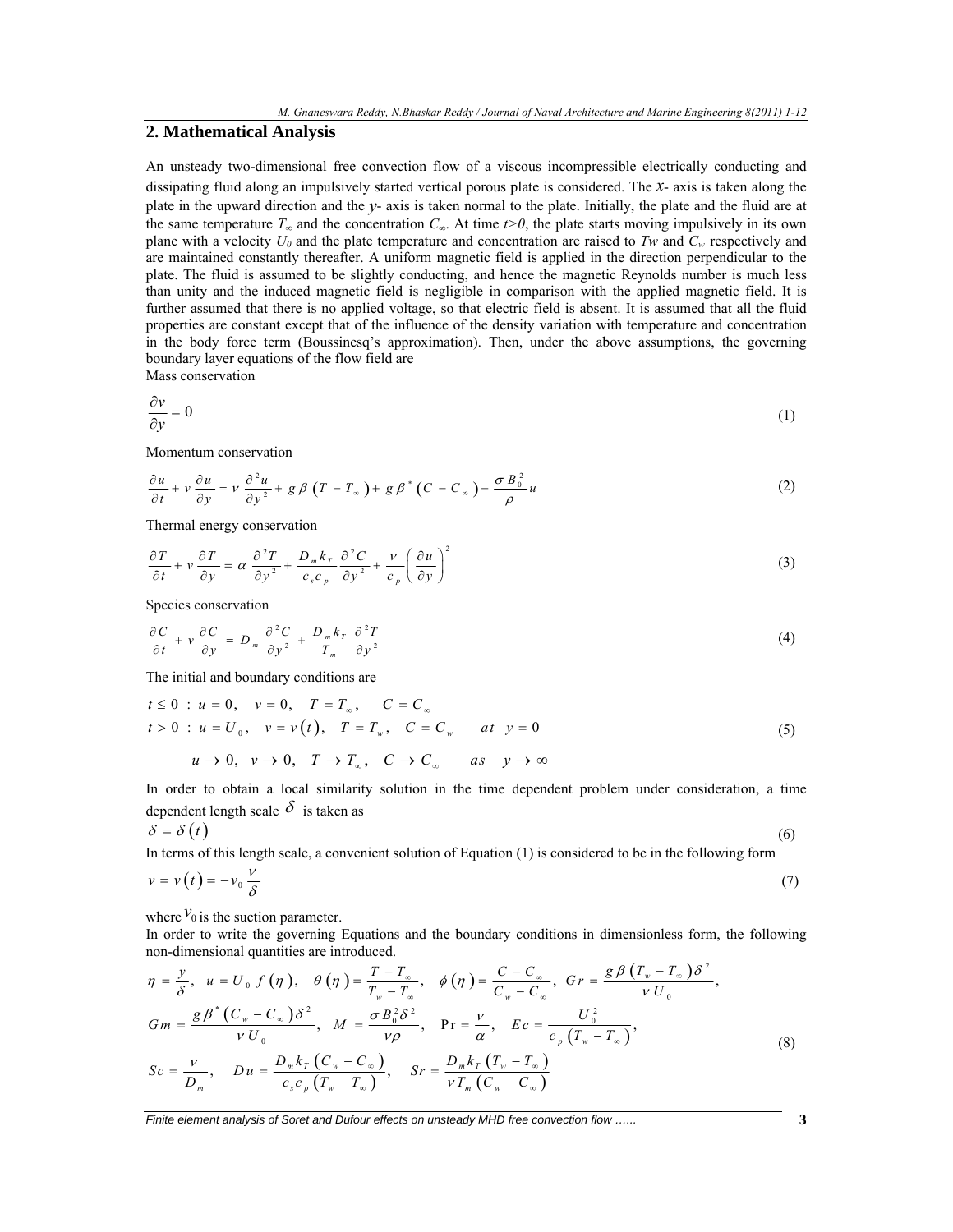where  $f$  is the dimensionless velocity and  $\eta$  is the dimensionless variable. In view of the Equations  $(6)$  -  $(8)$ , the Equations  $(2)$ ,  $(3)$  and  $(4)$  reduce to the following dimensionless form

$$
f'' + \eta \left( \frac{\delta}{\nu} \frac{d \delta}{dt} \right) f' + \nu_0 f' + G r \theta + G m \phi - M f = 0 \tag{9}
$$

$$
-\eta \left(\frac{\delta}{v}\frac{d\delta}{dt}\right)\theta' - v_0\theta' = \frac{1}{\rho r}\theta'' + Du\phi'' + Ec\ f'^2\tag{10}
$$

$$
-\eta \left(\frac{\delta}{v}\frac{d\delta}{dt}\right)\phi' - v_0\phi = \frac{1}{Sc}\phi'' + Sr\theta''\tag{11}
$$

The corresponding dimensionless boundary conditions are

$$
f = 1, \quad \theta = 1, \quad \phi = 1 \qquad at \quad \eta = 0
$$
  

$$
f \to 0, \quad \theta \to 0, \quad \phi \to 0 \qquad as \quad \eta \to \infty
$$
 (12)

Now, the Equations (9) - (11) are locally similar except  $\left(\frac{\delta}{v}\frac{d\delta}{dt}\right)$ δ δ  $\left(\frac{\delta}{v} \frac{d\delta}{dt}\right)$ , where *t* appears explicitly. Thus, the local

similarity condition requires the form  $\left(\frac{\delta}{v}\frac{d\delta}{dt}\right)$ δ δ  $\left(\frac{\delta}{v}\frac{d\delta}{dt}\right)$  in the Equations (9) - (11) must be a constant quantity.

Hence, following Hasimoto (1956), Sattar and Hossain (1992) and Sattar et al. (2000), one can try a class of solutions of the equations  $(9) - (11)$  by assuming that

$$
\left(\frac{\delta}{v}\frac{d\delta}{dt}\right) = \lambda \text{ (a constant)}\tag{13}
$$

Integrating equation (13), we have

$$
\delta = \sqrt{2\lambda vt} \tag{14}
$$

where the constant of integration is determined through the condition that  $\delta = 0$  when T

*t=0*. Here the problem is considered for small time. In this case the normal velocity in Equation (7) will be large i.e., suction will be large, which can be applied to increase the lift of airfoils. From Equation (14), choosing *λ =2*, the length scale  $\delta(t) = 2\sqrt{vt}$  exactly corresponds to the usual scaling factor for various unsteady boundary layer flows (Schlichting (1968)). Since *δ* is a scaling factor as well as a similarity parameter, any value of  $\lambda$  in Equation (13) would not change the nature of the solutions, except that the scale would be different.

In view of the Equation (13) (with  $\lambda = 2$ ), the Equations (9) - (11) reduce to the following dimensionless ordinary differential equations, which are locally similar in time but not explicitly time dependent.

$$
f'' + (2\eta + v_0)f' + Gr\theta + Gm\phi - Mf = 0
$$
\n(15)

$$
\theta'' + \Pr(2\eta + \nu_0)\theta' + \Pr Du \phi'' + \Pr Ec f'^2 = 0
$$
\n(16)

$$
\phi'' + Sc\left(2\eta + v_0\right)\phi' + Sc\,Sr\,\theta'' = 0\tag{17}
$$

The corresponding boundary conditions are same as (12).

For the type of flow under consideration, the physical quantities such as the wall shear stress, surface heat flux and the surface mass flux are very important, which are given by

$$
\tau_{w} = \mu \left( \frac{\partial u}{\partial y} \right)_{y=0} \tag{18}
$$

$$
q_w = -k \left( \frac{\partial T}{\partial y} \right)_{y=0} \tag{19}
$$

$$
M_{w} = -D_{m} \left( \frac{\partial C}{\partial y} \right)_{y=0}
$$
 (20)

The wall shear stress, surface heat flux and the surface mass flux for an impulsively started plate are <sup>τ</sup> δ

$$
\frac{\tau_w \sigma}{\mu U_0} = f'(0) \tag{21}
$$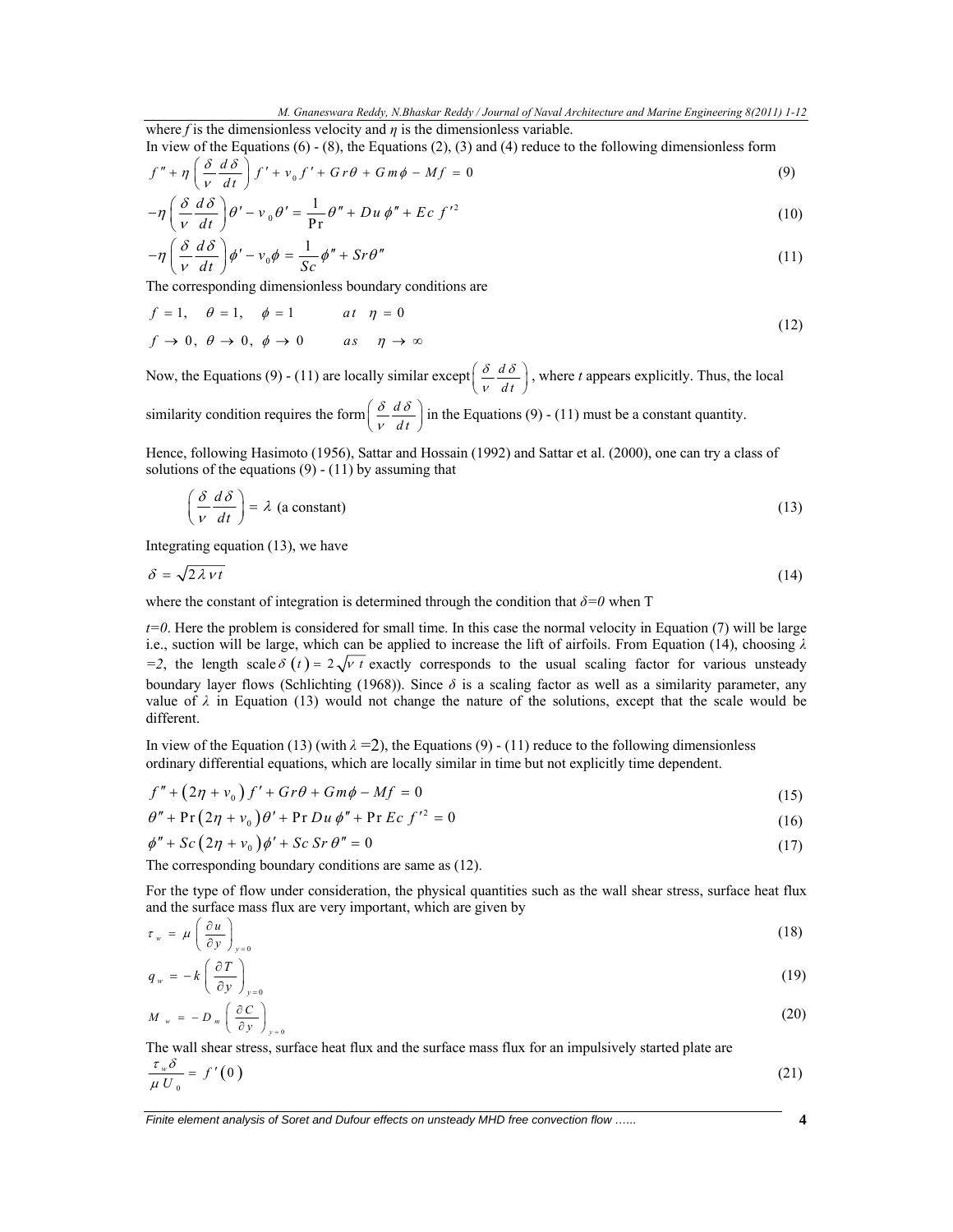$$
\frac{q_{w}\delta}{k(T_{w}-T_{\infty})} = -\theta'(0)
$$
\n
$$
\frac{M_{w}\delta}{D_{m}(C_{w}-C_{\infty})} = -\phi'(0)
$$
\n(23)

$$
D_m (C_w - C_w)
$$
  
Hence, the dimensionless the skin-fiction coefficient, Nusselt number and Sherwood number for impulsively  
extracted plate are given by

$$
C_f = \frac{2\tau_w}{\rho U_0^2} = 2 (Re_\delta)^{-1} f'(0)
$$
 (24)

$$
Nu = \frac{q_w \delta}{k(T_w - T_\infty)} = -\theta'(0)
$$
\n(25)

$$
Sh = \frac{M_w \delta}{D_m (C_w - C_w)} = -\phi'(0)
$$
\n(26)

where R e<sub>s</sub> =  $\frac{U_0 \delta}{V}$  is the Reynolds number.

# **3. Solution of the problem**

The set of differential Equations (15) - (17) are highly nonlinear and therefore it cannot be solved analytically. Hence, following Reddy (1985) and Bathe (1996), the finite element method is used to obtain an accurate and efficient solution to the boundary value problem under consideration.

The convergence has been efficiently achieved by fixing infinity as 6. The whole domain is discretized into a set of 100 line elements of equal width, each element being three-noded.

#### **3.1 Variational formulation**

The variational form associated with Equations (18) - (20) over a typical three-noded linear element  $(\eta_e, \eta_{e+2})$ is given by

$$
\int_{\eta_e}^{\eta_{e+2}} w_1 \left\{ f'' + (2\eta + v_0) f' + Gr \theta + Gm \phi - Mf \right\} d\eta = 0
$$
 (27)

$$
\int_{\eta_e}^{\eta_{e+2}} w_2 \left\{ \theta'' + R \Pr \left( 2\eta + v_0 \right) \theta' + R \Pr E c \ f'^2 \right\} d\eta = 0 \tag{28}
$$

$$
\int_{\eta_e}^{\eta_{e+2}} w_3 \left\{ \phi'' + Sc \left( 2\eta + v_0 \right) \phi' \right\} d\eta = 0 \tag{29}
$$

Where *w1, w2 and w3* are the arbitrary test functions which may be viewed as the variations in the functions *f*,  $\theta$  and  $\varphi$  respectively.

#### **3.2 Finite element formulation**

The finite element method seeks an approximate solution to the differential equation over each element. The polynomial approximation of the solution within a three-noded element is of the form 3

$$
f = \sum_{i=1}^{n} f_i^e \psi_i^e
$$
  
\n
$$
\theta = \sum_{i=1}^{3} \theta_i^e \psi_i^e
$$
  
\n
$$
\phi = \sum_{i=1}^{3} \phi_i^e \psi_i^e
$$
  
\n(30)

where  $f_i^e$ ,  $\theta_i^e$  and  $\phi_i^e$  are the values of the solution at the *i*<sup>th</sup> node of the element and  $\psi_i^e$  are the shape functions for a typical element  $(\eta_e, \eta_{e+2})$  and are taken as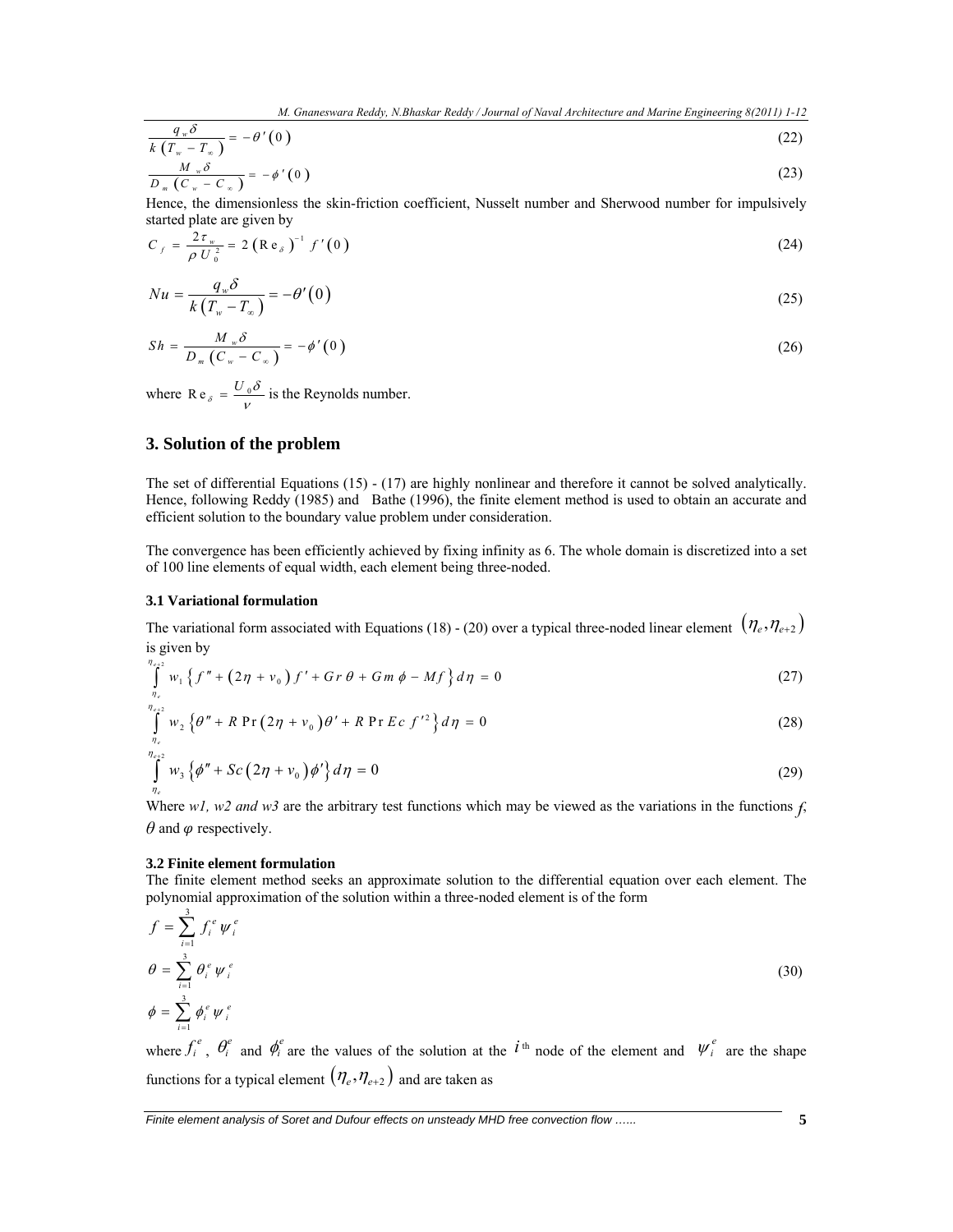*M. Gnaneswara Reddy, N.Bhaskar Reddy / Journal of Naval Architecture and Marine Engineering 8(2011) 1-12* 

$$
\psi_{1}^{e} = \frac{\left(\eta - \frac{(2e-1)s}{200}\right)\left(\eta - \frac{(2e)s}{200}\right)}{\left(\frac{(2e-2)s}{200} - \frac{(2e-1)s}{200}\right)\left(\frac{(2e-2)s}{200} - \frac{(2e)s}{200}\right)} \quad (e = 1, 2, 3, ..., 100),
$$
\n
$$
\psi_{2}^{e} = \frac{\left(\eta - \frac{(2e-2)s}{200}\right)\left(\eta - \frac{(2e)s}{200}\right)}{\left(\frac{(2e-1)s}{200} - \frac{(2e-2)s}{200}\right)\left(\frac{(2e-1)s}{200} - \frac{(2e)s}{200}\right)} \quad (e = 1, 2, 3, ..., 100), (31)
$$
\n
$$
\psi_{3}^{e} = \frac{\left(\eta - \frac{(2e-2)s}{200}\right)\left(\eta - \frac{(2e-1)s}{200}\right)}{\left(\frac{(2e)s}{200} - \frac{(2e-2)s}{200}\right)\left(\frac{(2e)s}{200} - \frac{(2e-1)s}{200}\right)} \quad (e = 1, 2, 3, ..., 100),
$$
\nwhere  $s = 6$ .

The coefficients  $f_i^e$ ,  $\theta_i^e$  and  $\phi_i^e$  are determined such that Equations (27) - (29) are satisfied in the weighted integral sense.

Taking  $W_1 = W_2 = W_3 = \psi_i^e$  (*i* = 1, 2, 3), the finite element model of the equations thus formed. The stiffness matrix for the Equation (27) is as follows.  $\left[K_{ej}^{f}\right]\left\{f\right\}=\left[B_{ej}^{f}\right]$ 

where

$$
K_{ej}^{f} = -\int_{\eta_{e}}^{\eta_{e+2}} \left( \sum_{i=1}^{3} f_{i}^{e} \frac{\partial \psi_{i}^{e}}{\partial \eta} \frac{\partial \psi_{j}^{e}}{\partial \eta} \right) d\eta + \int_{\eta_{e}}^{\eta_{e+2}} \left( (2\eta + v_{0}) \left( \sum_{i=1}^{3} f_{i}^{e} \frac{\partial \psi_{i}^{e}}{\partial \eta} \right) \right) \psi_{j}^{e} d\eta
$$
  
-M 
$$
\int_{\eta_{e}}^{\eta_{e+2}} \left( \sum_{i=1}^{3} f_{i}^{e} \psi_{i}^{e} \right) \psi_{j}^{e} d\eta,
$$
  

$$
\left[ B_{ej}^{f} \right] = -Gr \int_{\eta_{e}}^{\eta_{e+2}} \left( \sum_{i=1}^{3} \theta_{i}^{e} \psi_{i}^{e} \right) \psi_{j}^{e} d\eta - Gm \int_{\eta_{e}}^{\eta_{e+2}} \left( \sum_{i=1}^{3} \phi_{i}^{e} \psi_{i}^{e} \right) \psi_{j}^{e} d\eta,
$$
  

$$
(e = 1, 2, 3..., 100), (j = 1, 2, 3)
$$

and

$$
\{f\} = [f_1, f_2, f_3, \dots, f_{201}]^T
$$

The stiffness matrix for Equation (28) is as follows.  $\left[K_{e_j}^{\theta}\right]\!\left\{\theta\right\} =\!\left[B_{e_j}^{\theta}\right]$ 

where

$$
\begin{aligned}\n\left[K_{e_j}^{\theta}\right] &= -\int_{\eta_e}^{\eta_{e+2}} \left( \sum_{i=1}^3 \theta_i^e \frac{\partial \psi_i^e}{\partial \eta} \frac{\partial \psi_i^e}{\partial \eta} \right) d\eta + R \Pr \int_{\eta_e}^{\eta_{e+2}} \left( \left(2\eta + v_0\right) \sum_{i=1}^3 \theta_i^e \frac{\partial \psi_i^e}{\partial \eta} \right) \psi_j^e d\eta \right), \\
\left[B_{e_j}^{\theta}\right] &= R \Pr E c \int_{\eta_e}^{\eta_{e+2}} \left( \sum_{i=1}^3 f_i^e \frac{\partial \psi_i^e}{\partial \eta} \right)^2 \psi_j^e d\eta \right), \quad (e = 1, 2, 3, \dots, 100), \quad (j = 1, 2, 3)\n\end{aligned}
$$
\nand\n
$$
\{\theta\} = [\theta_1, \theta_2, \theta_3, \dots, \theta_{201}]^T.
$$

The stiffness matrix for the Equation (29) is as follows.  $\begin{bmatrix} K e_j \end{bmatrix} \phi \} = \begin{bmatrix} B e_j \end{bmatrix}$ where

$$
\begin{aligned}\n\left[K_{e_j}^{\phi}\right] &= -\int_{\eta_e}^{\eta_{e+2}} \left( \sum_{i=1}^3 \phi_i^e \frac{\partial \psi_i^e}{\partial \eta} \frac{\partial \psi_j^e}{\partial \eta} \right) d\eta + Sc \int_{\eta_e}^{\eta_{e+2}} \left( \left(2\eta + v_0\right) \sum_{i=1}^3 \phi_i^e \frac{\partial \psi_i^e}{\partial \eta} \right) \psi_j^e d\eta \, , \\
\left[B_{e_j}^{\phi}\right] &= 0 \, , \, (e = 1, 2, 3 \, \dots, 100 \, ), \, (j = 1, 2, 3)\n\end{aligned}
$$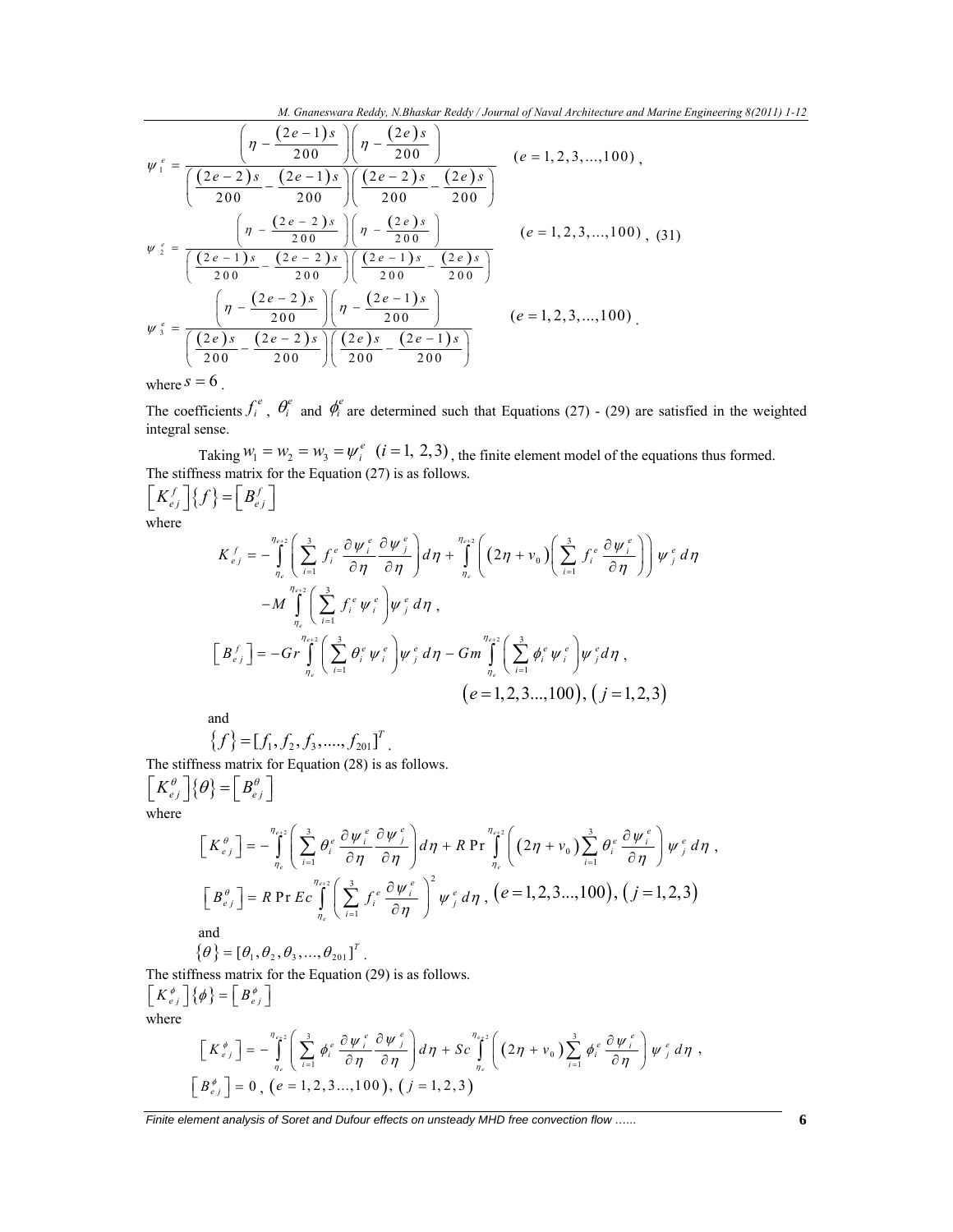and

$$
\{\boldsymbol{\phi}\} = [\phi_1, \phi_2, \phi_3, ..., \phi_{201}]^T
$$

These system of 201x201 matrix equations are solved by the iteration scheme. Applying the given boundary conditions only a system of 195 equations remains to be solved. At the beginning of the first iteration the velocity is taken to be zero and the system of equations is solved using a Gaussian elimination method for the nodal temperature and concentration. Thus the values at the first iteration are obtained. Now, the nodal temperature and concentration values are used to get nodal velocity and then second iteration nodal temperature and concentration values are obtained. This process is repeated until the desired accuracy of 0.0005 is obtained.

#### **4. Results and discussion**

A representative set of numerical results is shown graphically in Figs.1-9, to illustrate the influence of physical parameters viz., the thermal Grashof number *Gr*, solutal Grashof number *Gm*, magnetic field parameter *M*, Prandtl number *Pr*, Eckert number *Ec*, Dufour number *Du*, Schmidt number *Sc*, Soret number *Sr* and the suction parameter *v*<sub>0</sub> on the velocity, temperature, concentration.

The effect of the thermal Grashof number *Gr* on the velocity is presented in Fig.1. The thermal Grashof number *Gr* signifies the relative effect of the thermal buoyancy force to the viscous hydrodynamic force in the boundary layer. It is observed that an increase in *Gr* causes a significant increase in the velocity. Therefore, with an increase in buoyancy force due to temperature differences, the flow is accelerated in the boundary layer. Here the positive values of *Gr* correspond to cooling of the plate by natural convection.

The influence of the solutal Grashof number *Gm* on the velocity is presented in Fig.2. The solutal Grashof number *Gm* defines the ratio of the species buoyancy force to the viscous hydrodynamic force. It is found that the velocity increases considerably with a rise in *Gm*. The soluatal Grashof number boosts velocity of the fluid indicating that species buoyancy has an accelerating effect on the flow field.



Fig.1: Velocity profiles for different values of *Gr* Fig.2: Velocity profiles for different values of *Gm* 



Fig.3 depicts the velocity profiles for different values of the magnetic field parameter *M*. It is noticed that an increase in the magnetic parameter *M* leads to a decrease in the velocity. The application of a transverse magnetic field to an electrically conducting fluid gives rise to a resistive force called Lorentz force. This force has the tendency to slow down the motion of the fluid. Also, the boundary layer thickness decreases with an increase in the magnetic parameter.

For different values of the Prandtl number *Pr*, the velocity and temperature profiles are plotted in Figs. 4(a) and 4(b). The Prandtl number defines the ratio of momentum diffusivity to thermal diffusivity. From Fig. 4 (a), it is clear that an increase in the Prandtl number leads to a fall in the velocity. From Fig.4 (b), it is observed that an increase in the Prandtl number results a decrease of the thermal boundary layer thickness and in general lower average temperature within the boundary layer. The reason is that smaller values of *Pr* are equivalent to increasing the thermal conductivities, and therefore heat is able to diffuse away from the heated surface more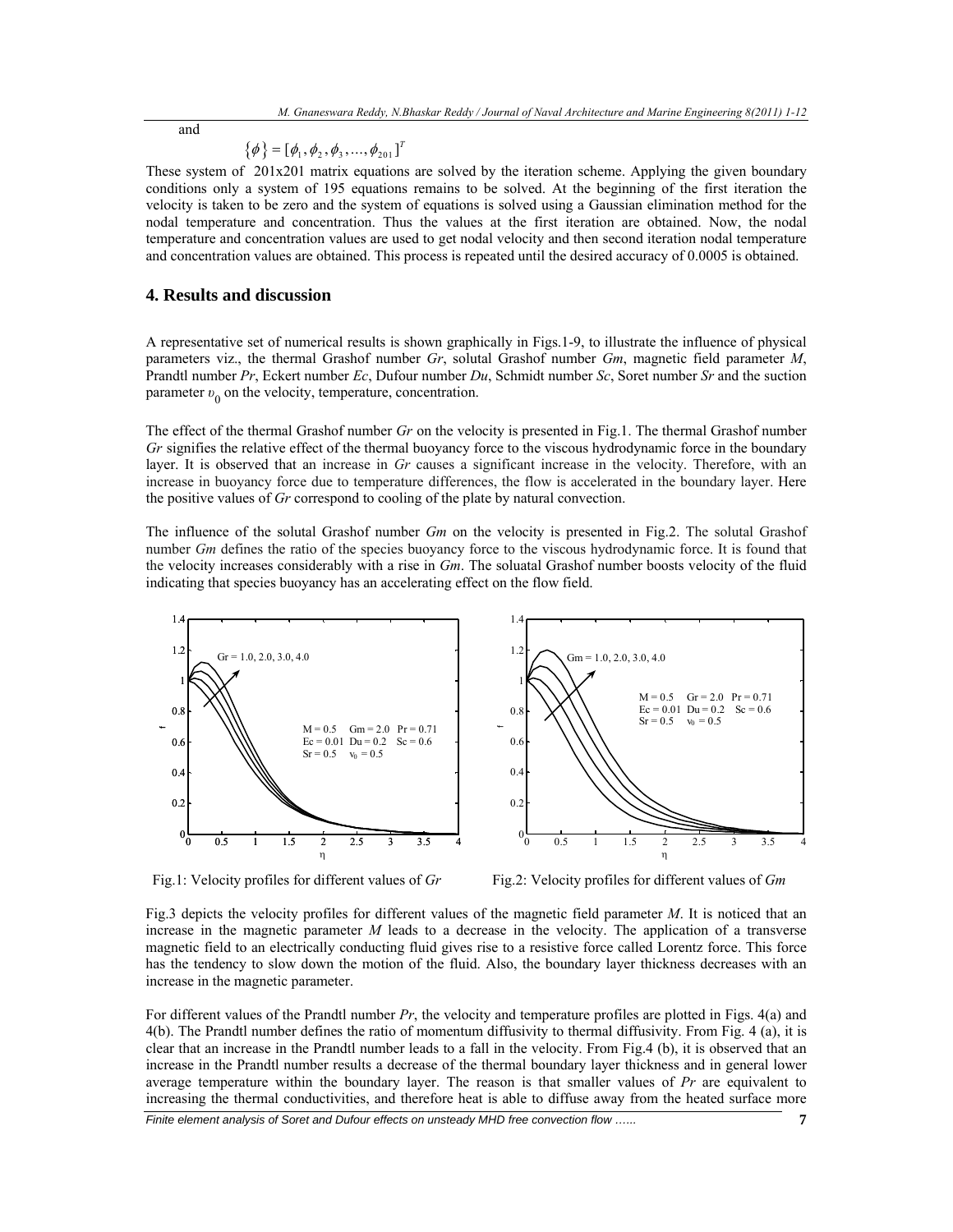rapidly than for higher values of *Pr*. Hence in the case of smaller Prandtl numbers as the boundary layer is thicker and the rate of heat transfer is reduced.





The influences of Eckert number on the dimensionless velocity and temperature functions are shown in Figs 5(a) and 5(b) respectively. The Eckert number designates the ratio of the kinetic energy of the flow to the boundary layer enthalpy difference. It embodies the conversion of kinetic energy into internal energy by work done against the viscous fluid stresses. The positive Eckert number implies cooling of the plate i.e., loss of heat from the plate to the fluid. Hence, greater viscous dissipative heat causes a rise in the temperature as well as the velocity, which is evident from Figs. 5 (a) and 5 (b).



Fig.4(b): Temperature profiles for different values of *Pr*



Fig.5(a): Velocity profiles for different values of *Ec*

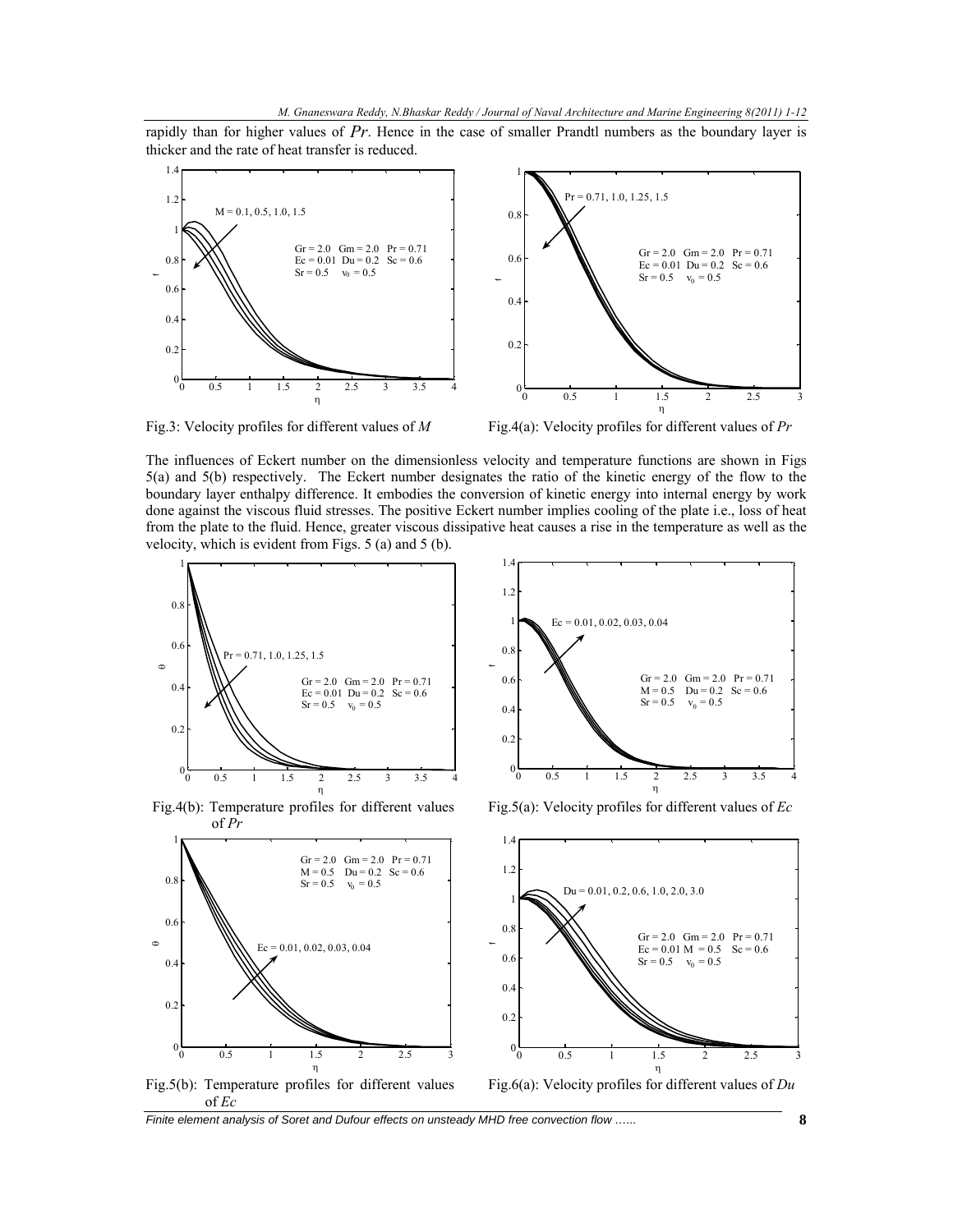#### *M. Gnaneswara Reddy, N.Bhaskar Reddy / Journal of Naval Architecture and Marine Engineering 8(2011) 1-12*

For different values of the Dufour number *Du*, the velocity and temperature profiles are plotted in Figs. 6(a) and 6(b) respectively. The Dufour number *Du* signifies the contribution of the concentration gradients to the thermal energy flux in the flow. It is observed that an increase in the Dufour number causes a rise in the velocity and temperature throughout the boundary layer. For  $Du \leq 1$ , the temperature profiles decay smoothly from the surface to the free stream value. However for  $Du > 1$ , a distinct velocity overshoot exists near the plate, and thereafter the profile falls to zero at the edge of the boundary layer.





Fig.6(b): Temperature profiles for different values of *Du* Fig.7(a): Velocity profiles for different values of *Sc*

Figs. 7(a) and 7(b) illustrate the velocity and concentration profiles for different values of Schmidt number *Sc* . The Schmidt number embodies the ratio of the momentum to the mass diffusivity. The Schmidt number therefore quantifies the relative effectiveness of momentum and mass transport by diffusion in the hydrodynamic (velocity) and concentration (species) boundary layers. It is observed that as the Schmidt number increases the concentration decreases. This causes the concentration buoyancy effects to decrease yielding a reduction in the fluid velocity. The reductions in the velocity and concentration profiles are accompanied by simultaneous reductions in the velocity and concentration boundary layers.



Fig.7(b): Concentration profiles for different values of *Sc* Fig.8(a): Velocity profiles for different values of *Sr*



The influence of Soret number *Sr*, on the dimensionless velocity and concentration are shown in Figs 8(a) and 8(b) respectively. The Soret number *Sr* defines the effect of the temperature gradients inducing significant mass diffusion effects. It is noticed that an increase in the Soret number *Sr* results an increase in the velocity and concentration within the boundary layer.

The effect of suction parameter *υ0* on the velocity, temperature and concentration are shown in Figs. 9(a), 9(b) and 9(c) respectively. It is found that an increase in the suction parameter results a decrease in the velocity, temperature and concentration.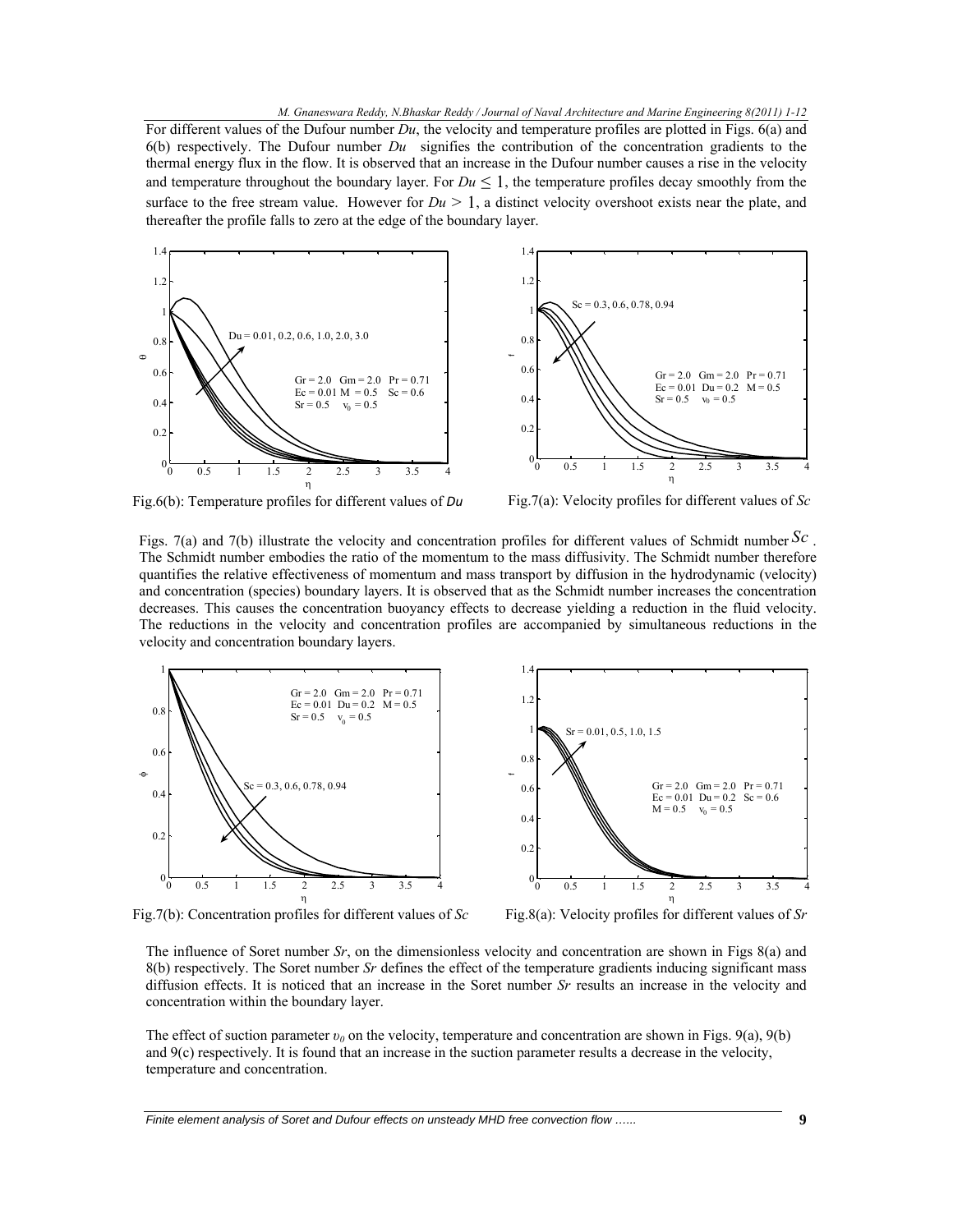

Fig.8(b): Concentration profiles for different values of *Sr*





Fig.9(a). Velocity profiles for different values of *υ<sup>0</sup>*



Fig.9(b): Temperature profiles for different values of  $v_{0}$ 

Fig.9(c): Concentration profiles for different values of  $v_{0}$ 

**Table 1** Numerical values of the skin-friction coefficient, Nusselt number and Sherwood number for *Pr* = 0.71,  $Ec = 0.01, Du = 0.2, Sc = 0.6, Sr = 1.0$ 

| $\mathfrak{G}r$ | Gm  | M   | $v_{0}$ |         | Nu      | Sh      |
|-----------------|-----|-----|---------|---------|---------|---------|
| 2.0             | 2.0 | 0.5 | 0.5     | 0.13667 | 1.12041 | 0.86906 |
| 4.0             | 2.0 | 0.5 | 0.5     | 0.96562 | 1.12856 | 0.86928 |
| 2.0             | 4.0 | 0.5 | 0.5     | 1.08165 | 1.12939 | 0.86932 |
| 2.0             | 2.0 | 1.0 | 0.5     | 0.08308 | 1.12164 | 0.86908 |
| 2.0             | 2.0 | 0.5 | 0.5     | 0.05655 | .16602  | 0.89668 |

**Table 2** Numerical values of the skin-friction coefficient, Nusselt number and Sherwood number for *Gr* = 2.0,  $Gm = 2.0, M = 0.5, v_0 = 0.5$ 

| Pr   | Ec   | Du  | Sc   | Sr  |         | Nu      | Sh      |
|------|------|-----|------|-----|---------|---------|---------|
| 0.71 | 0.01 | 0.2 | 0.6  | 1.0 | 0.13657 | 1.12041 | 0.86906 |
| 1.0  | 0.01 | 0.2 | 0.6  | 1.0 | 0.04929 | 1.38856 | 0.79899 |
| 0.71 | 0.02 | 0.2 | 0.6  | 1.0 | 0.13768 | 1.11745 | 0.86782 |
| 0.71 | 0.01 | 0.4 | 0.6  | 1.0 | 0.16925 | 1.05172 | 0.88610 |
| 0.71 | 0.01 | 0.2 | 0.78 | 1.0 | 0.06718 | 1.10419 | 1.00834 |
| 0.71 | 0.01 | 0.2 | 0.6  | 2.0 | 0.23309 | 1.14636 | 0.65036 |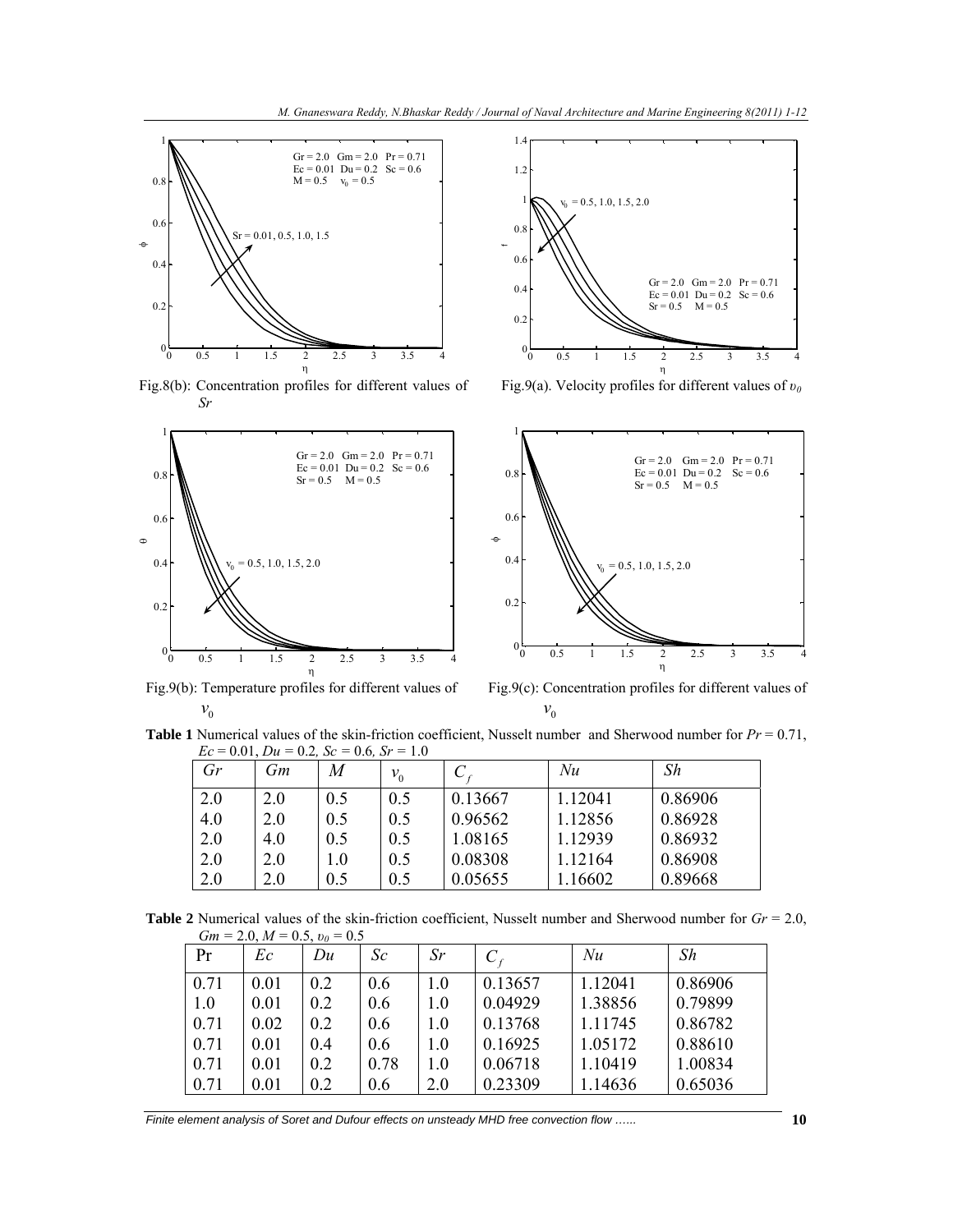Tables 1-2 show the effects of the thermal Grashof Number, solutal Grashof number, magnetic field parameter, suction parameter, Prandtl number, Eckert number, Dufour number, Soret number and the Schmidt number on the skin-friction coefficient  $C_f$ , Nusselt number *Nu*, and Sherwood number *Sh*. From Table 1, it is noticed that as *Gr* or *Gm* increases, there is a rise in the skin-friction coefficient, Nusselt number and the Sherwood number. It is observed that as *M* increases, there is a fall in the skin-friction coefficient, the Nusselt number and the Sherwood number. It is noticed that as the suction parameter increases, the skin-friction coefficient decreases, while the Nusselt number and the Sherwood number increase. From Table 2, it is found that as *Pr* increases there is a decrease in the skin-friction coefficient and Sherwood number, while the Nusselt number increases. It is also observed that an increase in *Ec* or *Du* leads to an increase in the skin-friction coefficient and Sherwood number while a decrease in the Nusselt number. It is clear that as the Schmidt number increases the skin-friction coefficient and the Nusselt number decrease while the Sherwood number increases. It is also seen that an increase in *Sr* leads to an increase in the skin-friction coefficient and Nusselt number while a decrease in the Sherwood number.

## **5. Conclusions**

The Soret and Dufour effects of an unsteady free convection flow magnetohydrodynamic and viscous dissipating fluid past an impulsively started vertical plate has been analyzed. With appropriate transformations the boundary layer equations are transformed into nonlinear ordinary differential equations. These equations are solved numerically by a finite element method. From the above mentioned discussion, following conclusions can be drawn:

- 1. The velocity increases with the increase thermal Grashof number and solutal Grashof number.
- 2. The velocity decreases with an increase in the magnetic parameter.
- 3. A positive increase in Eckert number is shown to reduce the velocity and temperatures in the flow.
- 4. Increasing the Prandtl number substantially decreases the translational velocity and the temperature .
- 5. An increase in the Dufour number causes a rise in the velocity and temperature throughout the boundary layer.
- 6. The velocity as well as concentration decreases with an increase in the Schmidt number.
- 7. An increase in the Soret number results an increase in the velocity and concentration with in the boundary layer.

## **References**

Callahan G. D. and Marner W. J. (1976): Transient free convection with mass transfer on an isothermal vertical flat plate, Int. J. Heat Mass Transfer, Vol.19, pp.165-174. doi:10.1016/0017-9310(76)90109-5

Soundalgekar V.M. and Wavre P.D. (1977): Unsteady free convection flow past an infinite vertical plate with constant suction and mass transfer, Int. J. Heat Mass Transfer, Vol.20, pp.1363-1373. doi:10.1016/0017-9310(77)90033-3

Soundalgekar V. M. (1979): Effects of mass transfer and free convection currents on the flow past an impulsively started vertical plate, ASME Journal of Applied Mechanics, Vol.46, pp.757-760. doi:10.1115/1.3424649

Shanker B. and Kishan N. (1997): The effects of mass transfer on the MHD flow past an impulsively started infinite vertical plate with variable temperature or constant heat flux, J. Eng. Heat Mass Transfer, Vol.19, pp.273-278.

Elabashbeshy E.M.A. (1997): Heat and mass transfer along a vertical plate with variable temperature and concentration in the presence of magnetic field, Int. J. Eng. Sci., Vol.34, pp.515-522. doi:10.1016/S0020-7225(96)00089-4

Eckert E.R.G. and Drake R. M. (1972): Analysis of Heat and Mass Transfer, McGraw-Hill Book Co., New York.